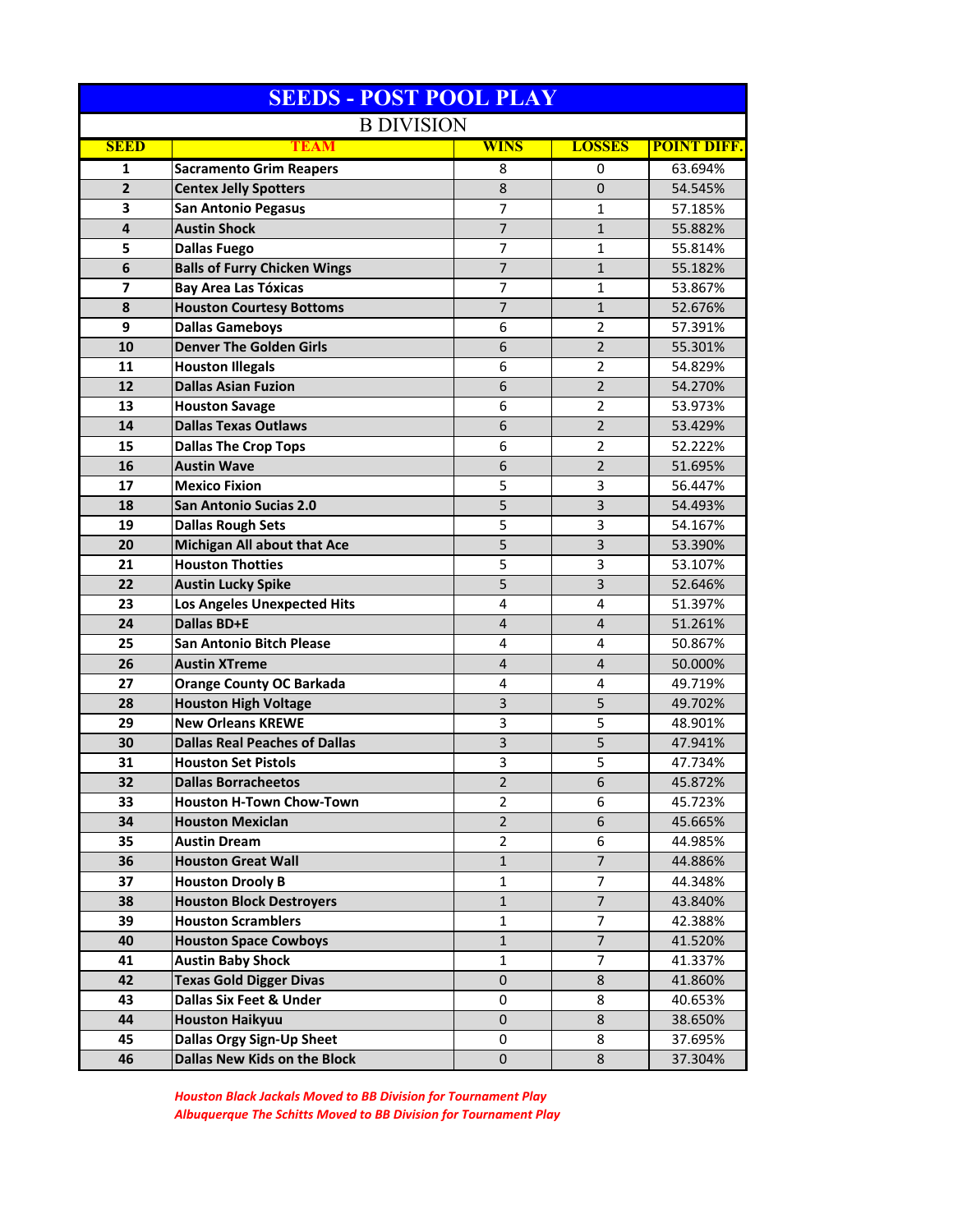### **B DIVISION SATURDAY MORNING ‐ 8 AM MATCHES**

| <b>COURT 1</b> |                                     |  |
|----------------|-------------------------------------|--|
| Seed 32        | <b>Dallas Borracheetos</b>          |  |
| VS.            | vs.                                 |  |
| Seed 33        | <b>Houston H-Town Chow-Town</b>     |  |
| Referee        | <b>Houston Scramblers</b>           |  |
| <b>COURT 2</b> |                                     |  |
| Seed 24        | <b>Dallas BD+E</b>                  |  |
| VS.            | VS.                                 |  |
| Seed 41        | <b>Austin Baby Shock</b>            |  |
| Referee        | <b>Dallas Gameboys</b>              |  |
| <b>COURT 3</b> |                                     |  |
| Seed 25        | <b>San Antonio Bitch Please</b>     |  |
| vs.            | vs.                                 |  |
| Seed 40        | <b>Houston Space Cowboys</b>        |  |
| Referee        | <b>Houston Block Destroyers</b>     |  |
| <b>COURT 4</b> |                                     |  |
| Seed 29        | <b>New Orleans KREWE</b>            |  |
| VS.            | vs.                                 |  |
| Seed 36        | <b>Houston Great Wall</b>           |  |
| Referee        | <b>Dallas Six Feet &amp; Under</b>  |  |
| <b>COURT 5</b> |                                     |  |
| Seed 20        | <b>Michigan All about that Ace</b>  |  |
| VS.            | vs.                                 |  |
| Seed 45        | Dallas Orgy Sign-Up Sheet           |  |
| Referee        | <b>Dallas New Kids on the Block</b> |  |
| <b>COURT 6</b> |                                     |  |
| Seed 21        | <b>Houston Thotties</b>             |  |
| vs.            | vs.                                 |  |
| Seed 44        | <b>Houston Haikyuu</b>              |  |
| Referee        | <b>Austin Dream</b>                 |  |
|                |                                     |  |
| <b>COURT 7</b> |                                     |  |
| Seed 28        | <b>Houston High Voltage</b>         |  |
| VS.            | vs.                                 |  |
| Seed 37        | <b>Houston Drooly B</b>             |  |

#### **COURT 8**

*Referee*

| Seed 31        | <b>Houston Set Pistols</b> |
|----------------|----------------------------|
| vs.            | vs.                        |
| Seed 34        | <b>Houston Mexiclan</b>    |
| <b>Referee</b> | <b>Mexico Fixion</b>       |

**Texas Gold Digger Divas**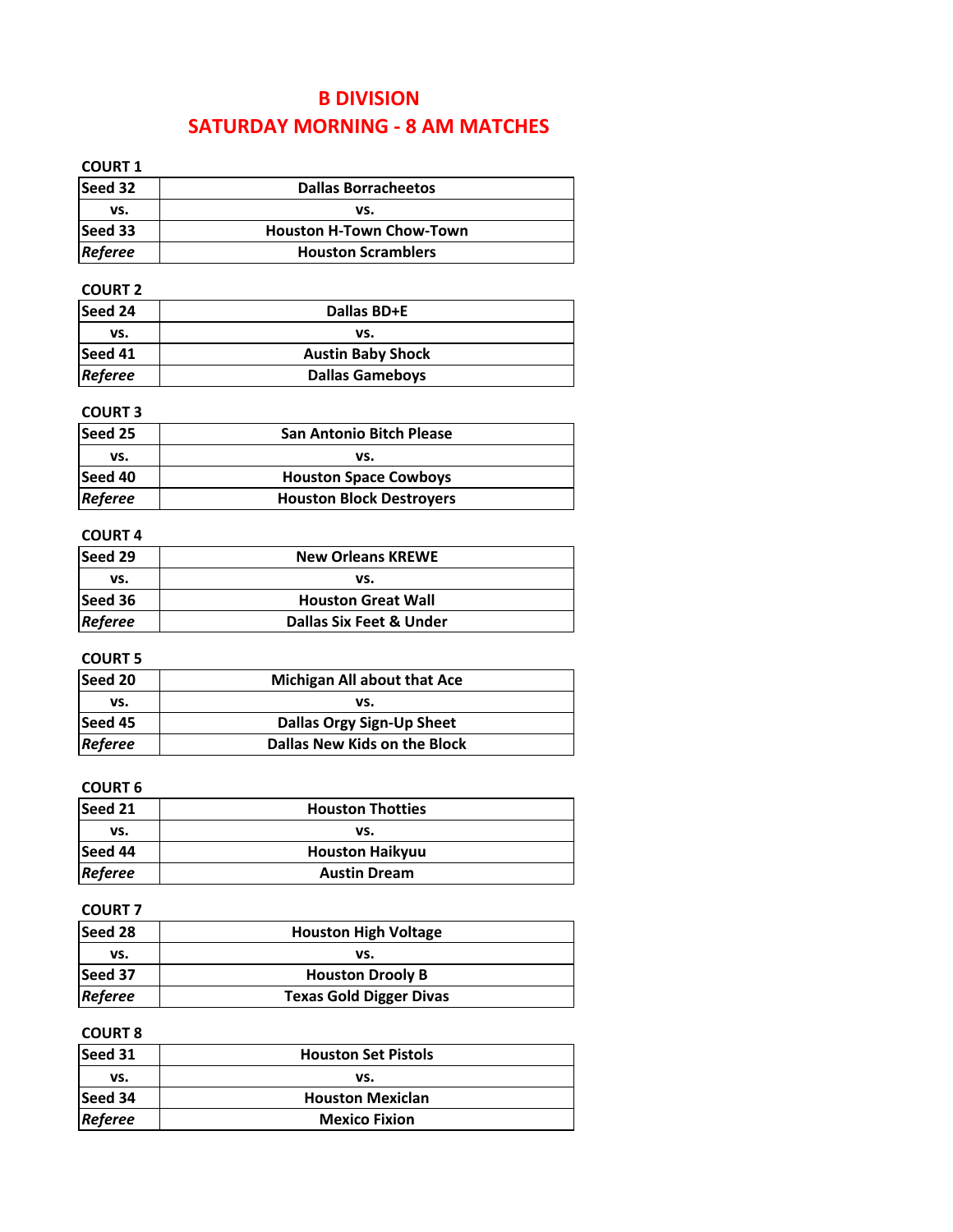| <b>SEEDS - POST POOL PLAY</b> |                                             |                       |                |             |
|-------------------------------|---------------------------------------------|-----------------------|----------------|-------------|
| <b>BB DIVISION</b>            |                                             |                       |                |             |
| <b>SEED</b>                   | TEAM                                        | <b>WINS</b>           | <b>LOSSES</b>  | POINT DIFF. |
| 1                             | San Juan PR Palmar                          | 8                     | $\mathbf 0$    | 59.394%     |
| $\overline{2}$                | <b>Dallas Spartacus</b>                     | 8                     | $\mathbf 0$    | 57.803%     |
| 3                             | <b>Dallas Eczacibasi Vitra</b>              | 8                     | 0              | 57.020%     |
| $\overline{\mathbf{4}}$       | <b>PUR Team RUSH</b>                        | $\overline{7}$        | $\mathbf{1}$   | 57.391%     |
| 5                             | <b>Puerto Rico BORINQUEN VOLLEY</b>         | $\overline{7}$        | 1              | 57.225%     |
| 6                             | <b>Madison MUTOMBO</b>                      | $\overline{7}$        | $\mathbf{1}$   | 56.250%     |
| 7                             | <b>Houston SVA</b>                          | $\overline{7}$        | $\mathbf{1}$   | 55.623%     |
| 8                             | <b>Austin Alphas</b>                        | $\overline{7}$        | $\mathbf{1}$   | 54.520%     |
| 9                             | <b>Dallas Vitra</b>                         | 6                     | 2              | 52.299%     |
| 10                            | <b>Dallas We Dig 4 Play</b>                 | 5                     | 3              | 53.097%     |
| 11                            | <b>Dallas LFG</b>                           | 5                     | 3              | 53.043%     |
| 12                            | <b>MIAMI FIERA</b>                          | 5                     | 3              | 50.843%     |
| 13                            | <b>Dallas Grandmas</b>                      | 4                     | 4              | 50.559%     |
| 14                            | <b>Houston Minas</b>                        | $\overline{4}$        | $\overline{4}$ | 50.146%     |
| 15                            | <b>Houston Pancakes</b>                     | $\overline{4}$        | 4              | 49.716%     |
| 16                            | <b>Houston Black Jackals</b>                | Moved from B Division |                |             |
| 17                            | <b>Albuquerque The Schitt's</b>             | Moved from B Division |                |             |
| 18                            | <b>Dallas Ultra Instinct</b>                | 3                     | 5              | 50.273%     |
| 19                            | <b>Harker Heights Black Magic</b>           | 3                     | 5              | 48.415%     |
| 20                            | <b>Houston Drooly 2.0</b>                   | 3                     | 5              | 48.235%     |
| 21                            | <b>NYC Team Prototype</b>                   | 3                     | 5              | 47.977%     |
| 22                            | <b>Houston Heart Break Kids</b>             | 3                     | 5              | 46.705%     |
| 23                            | <b>Houston Drooly</b>                       | 3                     | 5              | 46.045%     |
| 24                            | <b>Houston Originals</b>                    | 3                     | 5              | 45.915%     |
| 25                            | <b>Nashville Cougars</b>                    | $\overline{2}$        | 6              | 49.030%     |
| 26                            | <b>Dallas Chewblockas</b>                   | $\overline{2}$        | 6              | 47.514%     |
| 27                            | San Antonio Borinquen                       | $\overline{2}$        | 6              | 47.472%     |
| 28                            | <b>Woodlands Rolling 40's</b>               | $\overline{2}$        | 6              | 46.927%     |
| 29                            | <b>Houston Outlaws</b>                      | $\overline{2}$        | 6              | 45.797%     |
| 30                            | Cincinnati BTS: BornToSpike                 | $\mathbf{1}$          | $\overline{7}$ | 43.235%     |
| 31                            | <b>Dallas Sonora</b>                        | 0                     | 8              | 41.493%     |
| 32                            | <b>Bay Area Papis</b>                       | $\mathbf 0$           | 8              | 41.124%     |
| 33                            | <b>Houston All Vaxxed &amp; Thicc Snaxx</b> | 0                     | 8              | 38.650%     |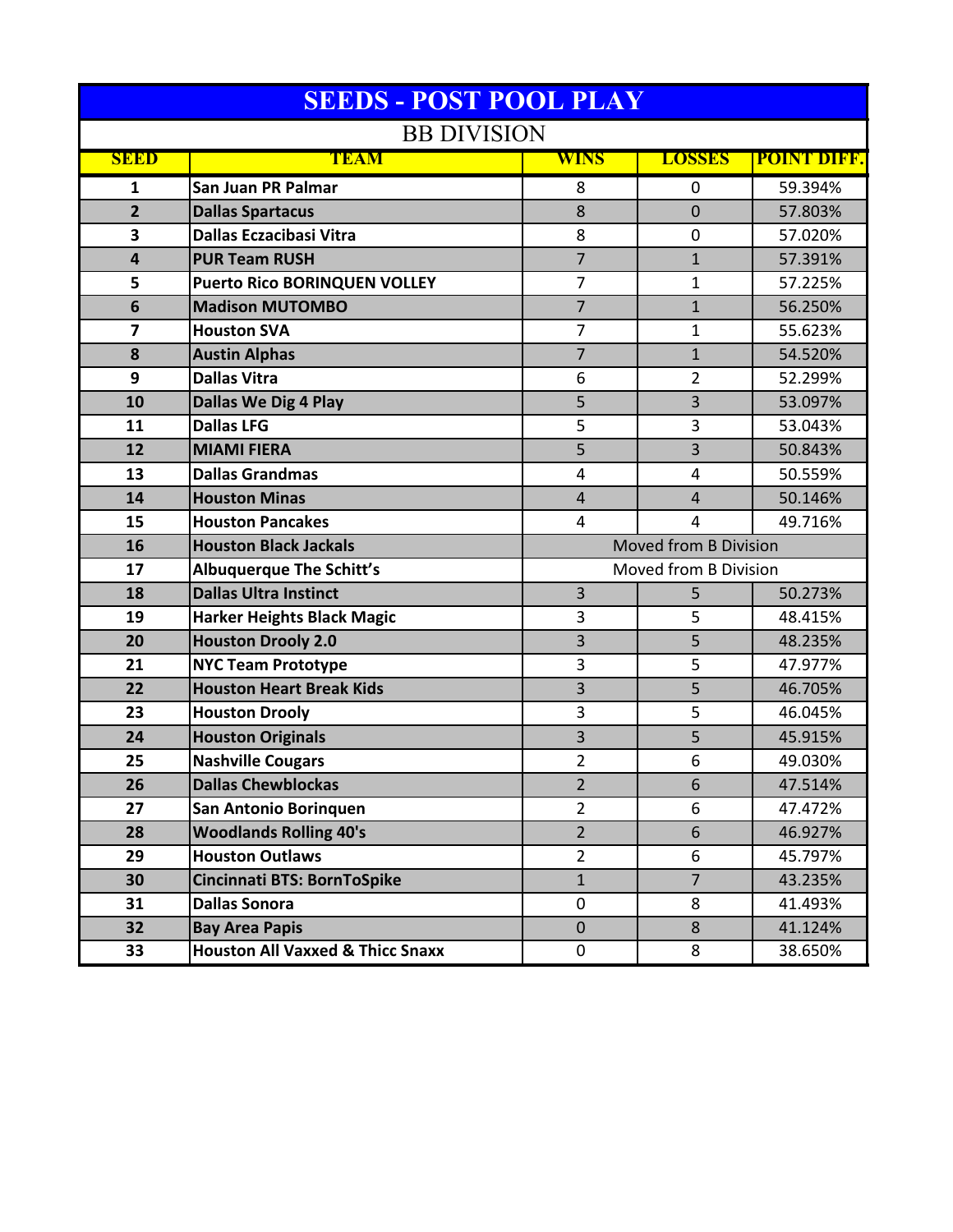### **BB DIVISION**

# **SATURDAY MORNING ‐ 8 AM MATCHES**

### **COURT 1**

| Seed 32        | <b>Bay Area Papis</b>                       |
|----------------|---------------------------------------------|
| vs.            | VS.                                         |
| Seed 33        | <b>Houston All Vaxxed &amp; Thicc Snaxx</b> |
| <b>Referee</b> | <b>Woodlands Rolling 40's</b>               |

#### **COURT 2**

| Seed 17        | <b>Albuquerque The Schitt's</b> |
|----------------|---------------------------------|
| VS.            | vs.                             |
| Seed 16        | <b>Houston Black Jackals</b>    |
| <b>Referee</b> | <b>NYC Team Prototype</b>       |

#### **COURT 3**

| Seed 8  | <b>Austin Alphas</b>     |
|---------|--------------------------|
| VS.     | vs.                      |
| Seed 25 | <b>Nashville Cougars</b> |
| Referee | <b>Dallas Sonora</b>     |

#### **COURT 4**

| <b>Seed 9</b> | <b>Dallas Vitra</b>          |
|---------------|------------------------------|
| vs.           | VS.                          |
| Seed 24       | <b>Houston Originals</b>     |
| Referee       | <b>Dallas Ultra Instinct</b> |

#### **COURT 5**

| <b>Seed 4</b> | <b>PUR Team RUSH</b>      |  |
|---------------|---------------------------|--|
| vs.           | vs.                       |  |
| Seed 29       | <b>Houston Outlaws</b>    |  |
| Referee       | <b>Dallas Chewblockas</b> |  |

#### **COURT 6**

| Seed 13        | <b>Dallas Grandmas</b>    |
|----------------|---------------------------|
| VS.            | VS.                       |
| Seed 20        | <b>Houston Drooly 2.0</b> |
| <b>Referee</b> | <b>Houston Drooly</b>     |